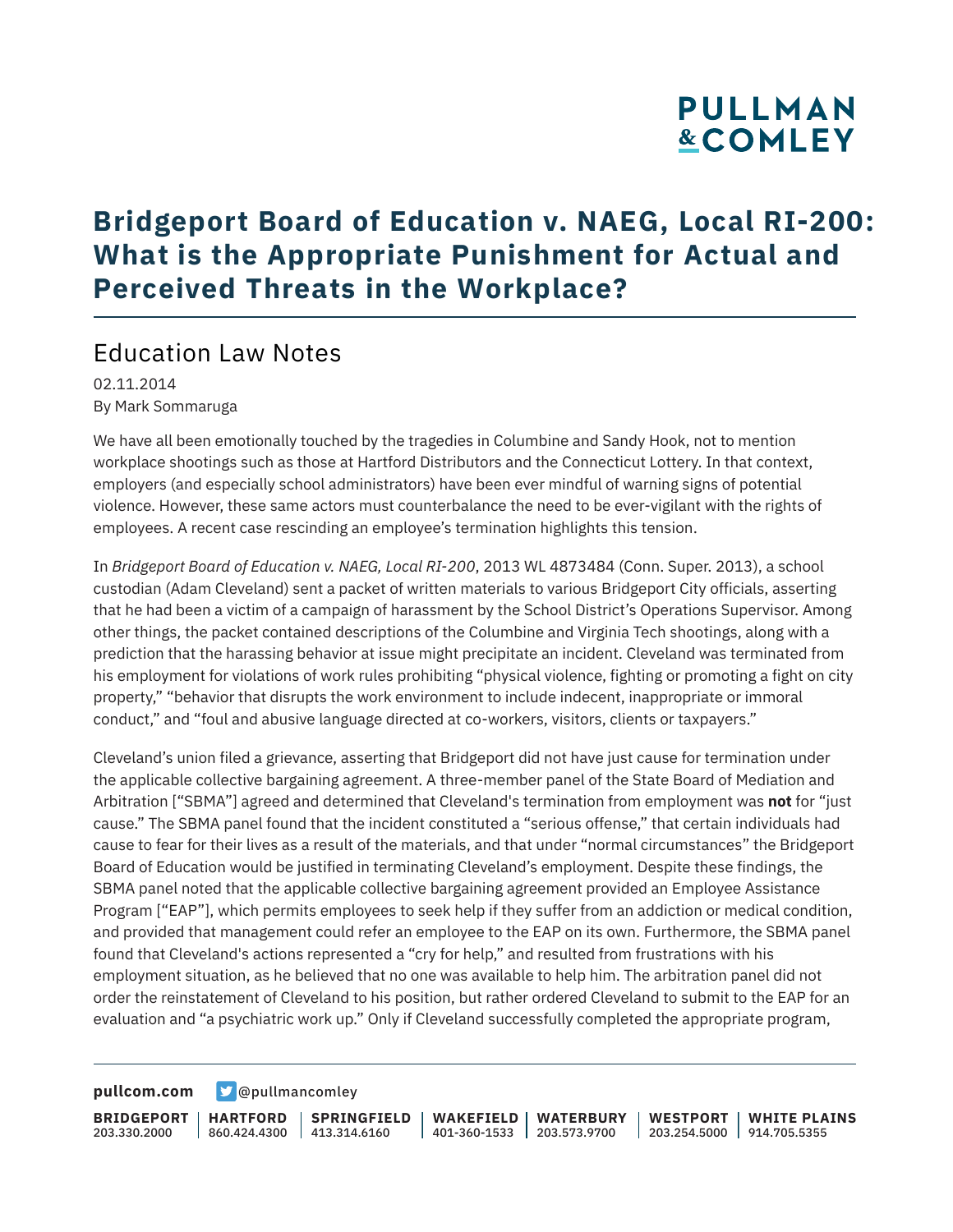# **PULLMAN &COMLEY**

#### Bridgeport Board of Education v. NAEG, Local RI-200: What is the Appropriate Punishment for Actual and Perceived Threats in the Workplace?

and was deemed by medical professionals to be capable of being reemployed, would he be restored to his position. If Cleveland declined to submit to the EAP program, or failed to satisfactorily complete the program, his termination would remain in effect.

The Bridgeport Board of Education filed an application to vacate the arbitration award in Connecticut Superior Court, asserting that the arbitration award was in violation of a clear public policy against violence in the workplace. In denying the application to vacate, the Court noted the fact that there may be a strong public policy against certain misconduct does **not** require an employer to terminate every employee who engages in that misconduct without regard to the facts and circumstances of a particular case; rather, "the question is whether the employee's misconduct was so egregious, that it requires nothing less than termination of the employee so as not to violate public policy." The Court lauded the SBMA for offering a "creative" middleground alternative between either reinstating Cleveland immediately or upholding his termination from employment. The Court found that the SBMA's approach "recognizes and respects the strong public policy involving workplace violence, while also recognizing that the parties bargained for the inclusion of an EAP program." In this factual context, and the heavy burden for a party challenging an arbitration award, the instant award was found to not violate public policy. The Court did note that a "different result might be required, had the panel confined itself only to the remedies of discharge from employment or reinstatement, and elected to reinstate the employee to his position without the need for medical clearance."

**Lessons learned for employers?** It is noteworthy that the Court ,as well as the arbitrators and even the union, conceded that serious misconduct did occur, and did not seek to minimize the public policy against workplace violence. Nonetheless, what appeared to be the critical factor for the Court was the arbitrators' recognition of the conduct's seriousness and the measures they required in order to provide a reasonable degree of protection before permitting the employee to return to the workplace. Simply put, when one is facing competing pressures from those claiming that a dangerous or harassing workplace demands the termination of an offending employee -- and threatening to pursue legal action against the employer in the absence of termination -- and those asserting that it would be unjust to terminate an offending employee who may simply be "misunderstood" -- and also threatening to pursue legal action -- a middle path may be to act in a Solomonic manner and propose a remedy involving serious discipline short of termination, perhaps with or as part of a "last chance" agreement, and, if possible, some means of assessing whether the employee poses a risk to the safety of his or her co-workers. Whether that is actually the most appropriate approach from a moral or policy perspective is open to debate, although when considering the potential legal ramifications, employers should weigh these competing pressures on a case by case basis.

**Posted in** Board of Education